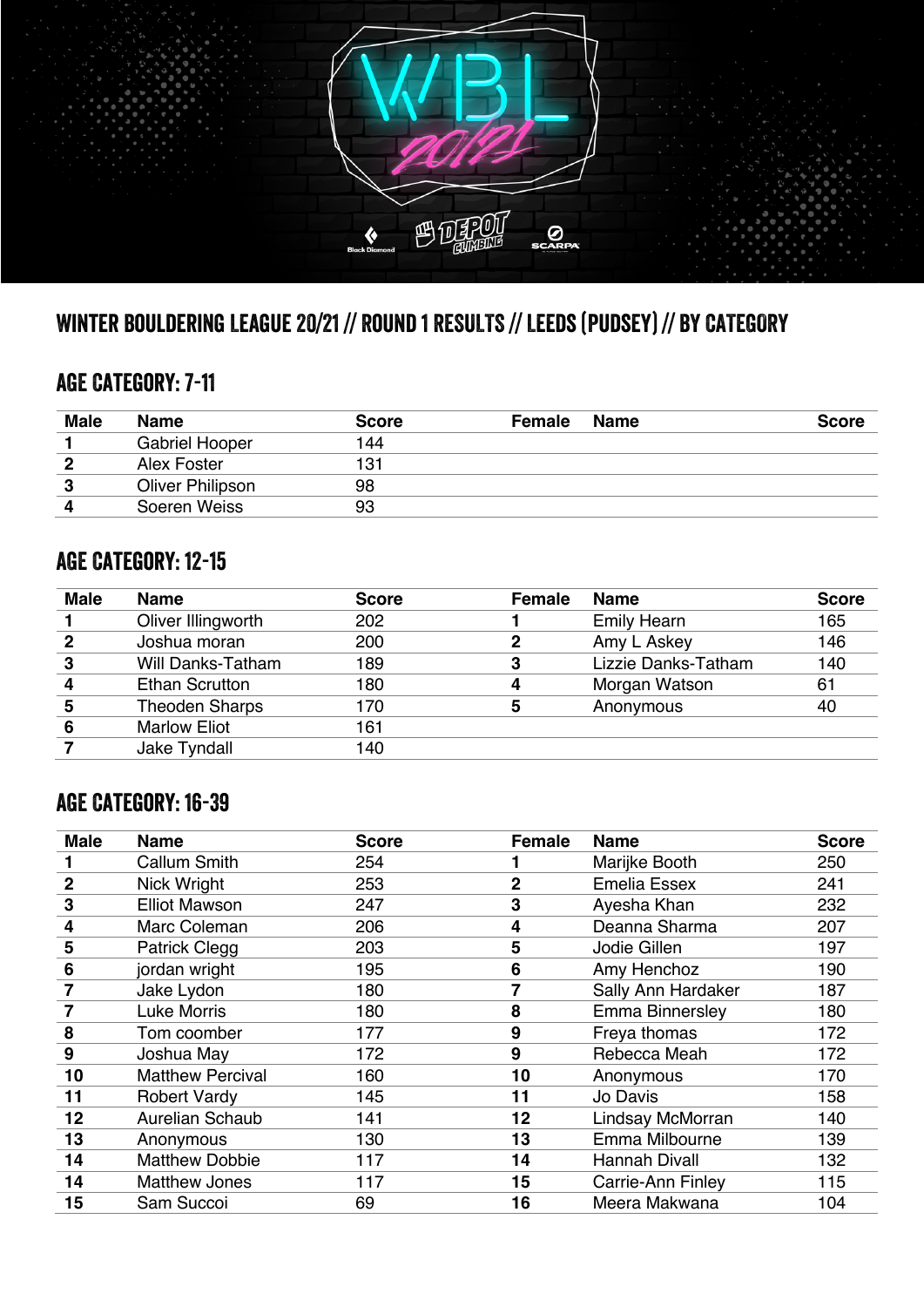| 17 | Daisy russell         | 100 |
|----|-----------------------|-----|
| 17 | Emma Boocock          | 100 |
| 18 | <b>Charlotte Burr</b> | 95  |
| 19 | Jen Bennett           | 90  |
| 19 | Samantha Jackson      | 90  |
| 20 | Aimee Helie           | 82  |

### AGE Category: VETS

| <b>Male</b> | <b>Name</b>                     | <b>Score</b> | <b>Female</b> | <b>Name</b>         | <b>Score</b> |
|-------------|---------------------------------|--------------|---------------|---------------------|--------------|
|             | James Moran                     | 217          |               | Lyane Haywood       | 155          |
| 2           | Jim Mawson                      | 198          | 2             | alexandra nicholson | 147          |
| 3           | <b>Richard Tatham</b>           | 187          | 3             | Lisanne Cooper      | 143          |
| 4           | <b>Ade Storey</b>               | 185          | 4             | Rebecca Marchewka   | 140          |
| 5           | <b>Matthew Hunt</b>             | 183          | 5             | Lucy Philipson      | 137          |
| 6           | <b>Paul Foster</b>              | 172          |               |                     |              |
|             | James Finley                    | 164          |               |                     |              |
| 8           | James Brammer                   | 163          |               |                     |              |
| 9           | Luke Iley                       | 136          |               |                     |              |
| 10          | Anonymous                       | 127          |               |                     |              |
| 11          | Martin Illingworth              | 120          |               |                     |              |
| 11          | Nick Essex                      | 120          |               |                     |              |
| 12          | <b>Stuart Kimberley Dunning</b> | 85           |               |                     |              |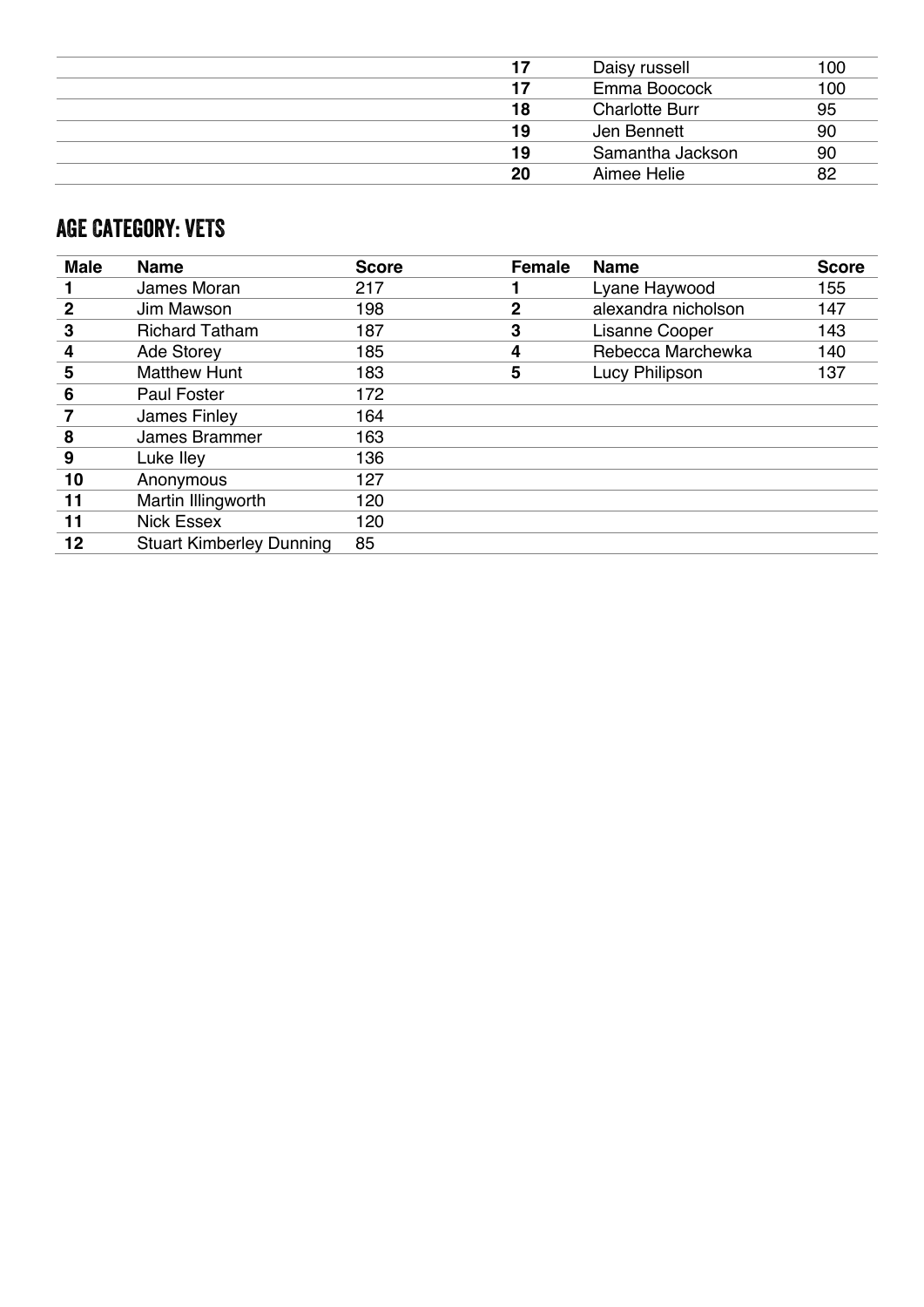# Winter Bouldering League 20/21 // Round 1 RESULTS // Leeds (Pudsey) // ALL

|                         | <b>Name</b>             | <b>Male</b> | <b>Female</b> | <b>Score</b> |
|-------------------------|-------------------------|-------------|---------------|--------------|
| 1                       | <b>Callum Smith</b>     | 16-39       |               | 254          |
| $\mathbf 2$             | Nick Wright             | 16-39       |               | 253          |
| $\overline{\mathbf{3}}$ | Marijke Booth           |             | 16-39         | 250          |
| 4                       | <b>Elliot Mawson</b>    | 16-39       |               | 247          |
| 5                       | <b>Emelia Essex</b>     |             | 16-39         | 241          |
| $6\phantom{1}$          | Ayesha Khan             |             | 16-39         | 232          |
| 7                       | James Moran             | Vets        |               | 217          |
| 8                       | Deanna Sharma           |             | 16-39         | 207          |
| $\boldsymbol{9}$        | Marc Coleman            | 16-39       |               | 206          |
| 10                      | <b>Patrick Clegg</b>    | 16-39       |               | 203          |
| 11                      | Oliver Illingworth      | $12 - 15$   |               | 202          |
| 12                      | Joshua moran            | $12 - 15$   |               | 200          |
| 13                      | Jim Mawson              | Vets        |               | 198          |
| 14                      | Jodie Gillen            |             | 16-39         | 197          |
| 15                      | jordan wright           | 16-39       |               | 195          |
| 16                      | Amy Henchoz             |             | 16-39         | 190          |
| 17                      | Will Danks-Tatham       | $12 - 15$   |               | 189          |
| 18                      | <b>Richard Tatham</b>   | Vets        |               | 187          |
| 18                      | Sally Ann Hardaker      |             | 16-39         | 187          |
| 19                      | Ade Storey              | Vets        |               | 185          |
| 20                      | <b>Matthew Hunt</b>     | Vets        |               | 183          |
| 21                      | <b>Emma Binnersley</b>  |             | 16-39         | 180          |
| 21                      | <b>Ethan Scrutton</b>   | $12 - 15$   |               | 180          |
| 21                      | Jake Lydon              | 16-39       |               | 180          |
| 21                      | <b>Luke Morris</b>      | 16-39       |               | 180          |
| 22                      | Tom coomber             | 16-39       |               | 177          |
| 23                      | Freya thomas            |             | 16-39         | 172          |
| 23                      | Joshua May              | 16-39       |               | 172          |
| 23                      | <b>Paul Foster</b>      | Vets        |               | 172          |
| 23                      | Rebecca Meah            |             | 16-39         | 172          |
| 24                      | Anonymous               |             | 16-39         | 170          |
| 24                      | <b>Theoden Sharps</b>   | $12 - 15$   |               | 170          |
| 25                      | <b>Emily Hearn</b>      |             | $12 - 15$     | 165          |
| 26                      | James Finley            | Vets        |               | 164          |
| 27                      | James Brammer           | Vets        |               | 163          |
| 28                      | <b>Marlow Eliot</b>     | $12 - 15$   |               | 161          |
| 29                      | <b>Matthew Percival</b> | 16-39       |               | 160          |
| 30                      | Jo Davis                |             | 16-39         | 158          |
| 31                      | Lyane Haywood           |             | Vets          | 155          |
| 32                      | alexandra nicholson     |             | Vets          | 147          |
| 33                      | Amy L Askey             |             | $12 - 15$     | 146          |
| 34                      | <b>Robert Vardy</b>     | 16-39       |               | 145          |
| 35                      | <b>Gabriel Hooper</b>   | $7 - 11$    |               | 144          |
| 36                      | Lisanne Cooper          |             | Vets          | 143          |
| 37                      | <b>Aurelian Schaub</b>  | 16-39       |               | 141          |
| 38                      | Jake Tyndall            | $12 - 15$   |               | 140          |
| 38                      | Lindsay McMorran        |             | 16-39         | 140          |
| 38                      | Lizzie Danks-Tatham     |             | $12 - 15$     | 140          |
| 38                      | Rebecca Marchewka       |             | Vets          | 140          |
| 39                      | Emma Milbourne          |             | 16-39         | 139          |
| 40                      | Lucy Philipson          |             | Vets          | 137          |
| 41                      | Luke lley               | Vets        |               | 136          |